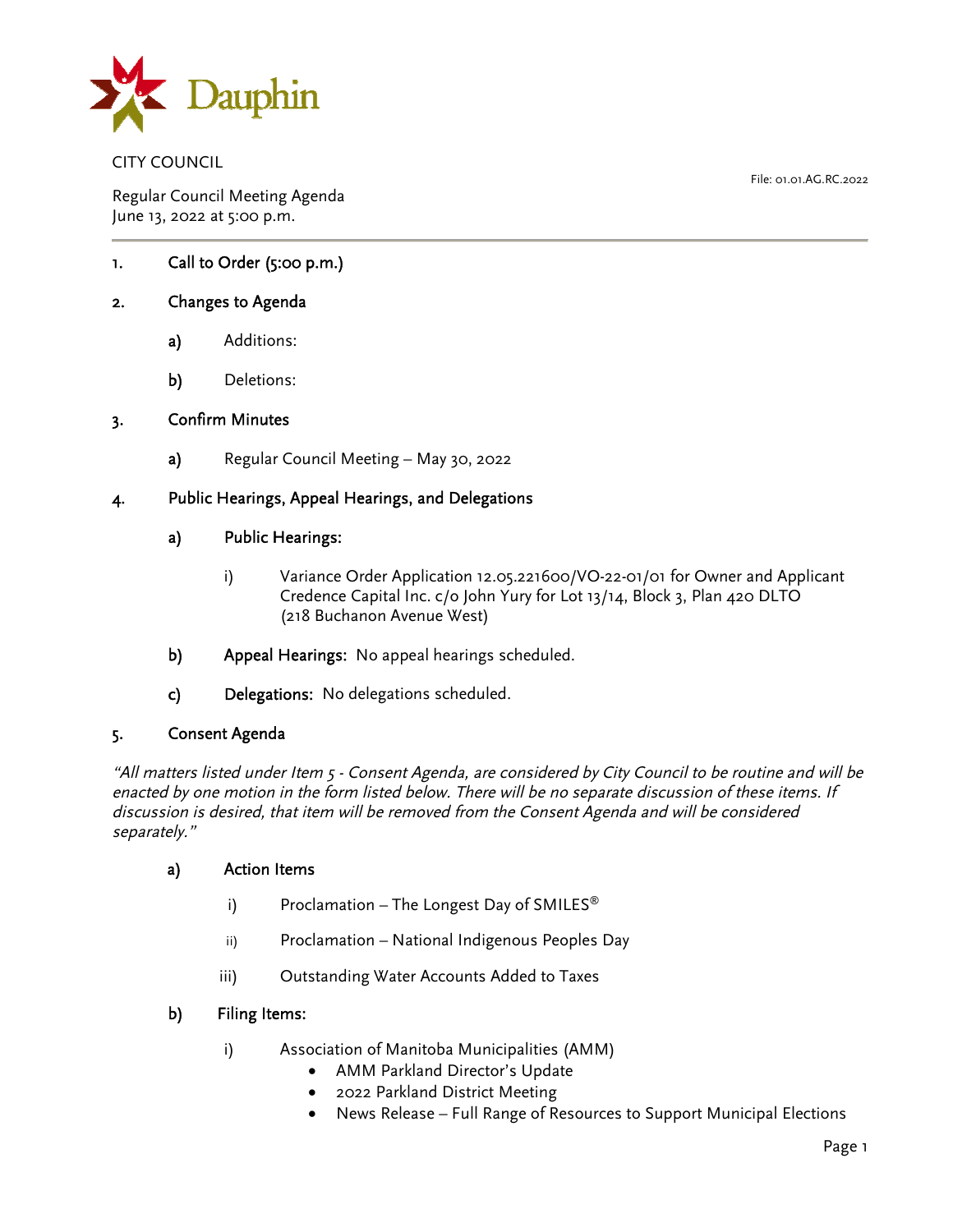- ii) Federation of Canadian Municipalities (FCM)
	- FCM Connect
		- o May 31, 2022
		- o June 10, 2022
- iii) Government of Manitoba
	- News Releases
		- o Premier New Minister of Natural Resources and Northern Development
		- o Environment, Climate & Parks Additional \$3 Million Investment in Watershed Districts Program
- iv) Canada/Manitoba News Release Investment of \$7 Million in Virtual Health-Care Initiatives
- v) Prairie Mountain Health Health Plus Newsletter, June 2022
- vi) Mountain View School Division News Digest, May 30, 2022
- vii) Minister of Municipal Relations Flood Supports
- viii) Letter from MP Dan Mazier Carbon Tax

#### 6. Reports

- a) Corporate:
	- i) City Manager June 13, 2022
	- ii) ICT Manager June 13, 2022
- b) Finance:
	- i) Accounts for Approval

### c) Engineering:

- i) Director of Public Works & Operations June 13, 2022
- ii) Staff Reports for the June 13, 2022 Regular Council Meeting:
	- Building Inspector May 2022

### d) Protective Services:

- i) Animal Control Officer May 2022
- ii) Bylaw Enforcement Officer May 2022

### e) Committees:

- i) Dauphin Neighbourhood Renewal Corporation
	- Regular Board Meetings January May 2022